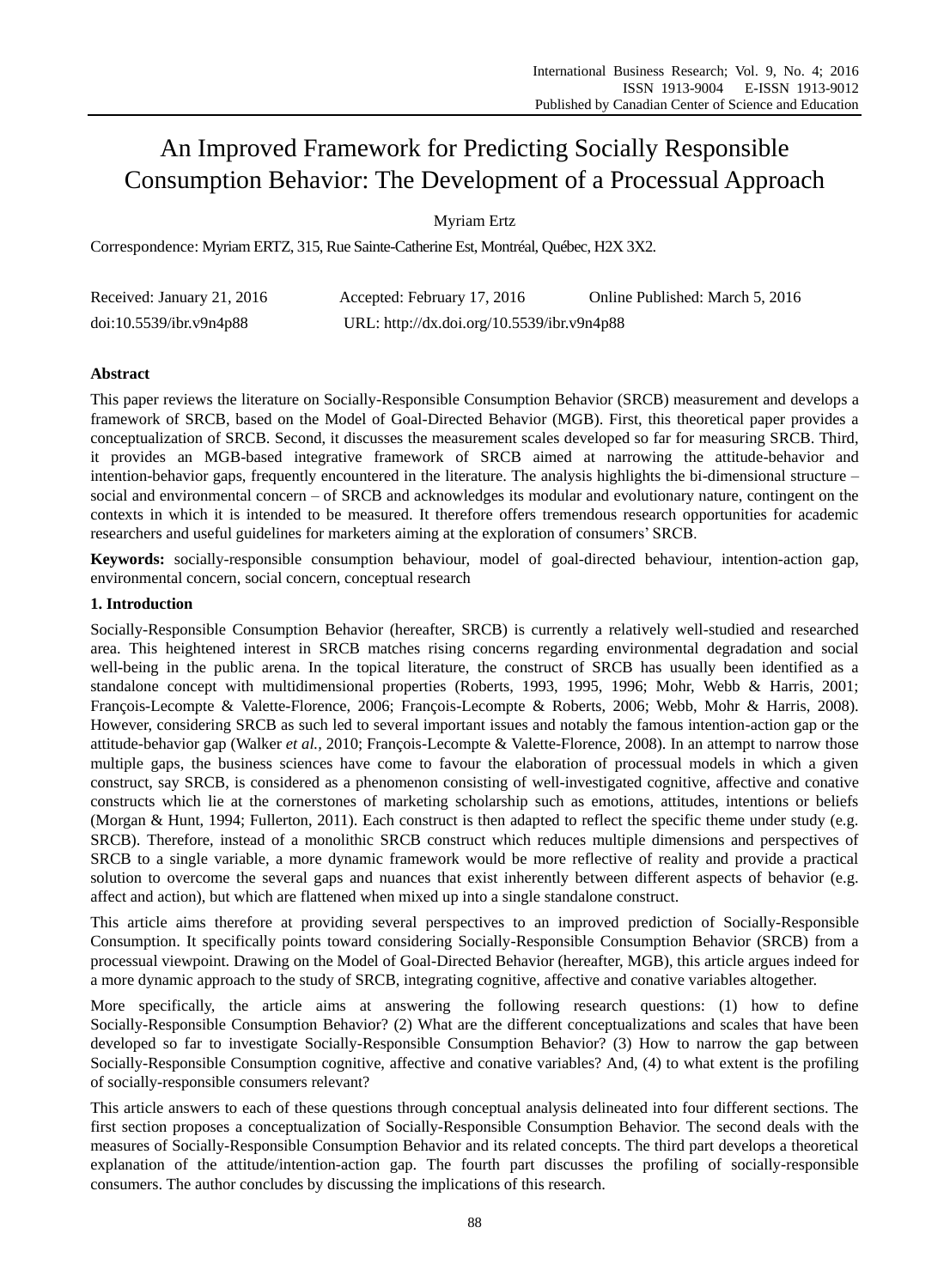## **2. Historical Review of Socially Responsible Consumption Behavior**

Evidence of ethical or SRCB date back hundreds of years (Crane, 2001). However, academic scrutiny of this type of consumer behavior began in the 1970s (François-Lecompte & Roberts, 2006). Specifically, Socially-Responsible Consumption (SRC) finds its origins in a sociological construct relating to "social consciousness" *i.e.,* an individual's willingness to help other people even if there is no personal gain (Berkowitz & Lutterman 1968). The nascent stream of Socially-Responsible Consumption research therefore considered SRC as based upon social involvement (Anderson & Cunningham, 1972; Anderson, Hénion & Cox, 1974; Brooker, 1976). Webster (1975) broadened that initial perspective by emphasizing that socially-responsible consumers are also aware of social problems, believe they have the power to make a difference, and must be active in their community.

The 1970s witnessed the growing development of marketing with an environmental perspective (Zikmund & Stanton, 1971; Hénion, 1972; Fisk, 1974; Perry, 1976; Hénion & Kinnear, 1976; Shapiro, 1978). Academic work on Socially-Responsible Consumption took therefore a strong environmental orientation (Tognacci *et al.,* 1972; Anderson, Hénion & Cox, 1974; Kinnear, Taylor & Ahmed, 1974; Brooker, 1976; Arbuthnot, 1977; Buttel & Flinn, 1978a, 1978b; Van Liere & Dunlap, 1981). Even Webster's (1975) *Socially Conscious Scale Index*, for example, focused mainly on environmental concerns (Webb, Mohr & Harris, 2008). Besides, the concepts of *green marketing* and *green consumer* gained momentum in the 1980s (Brundtland, 1987; Vandermerwe & Oliff, 1990; MORI, 1994). This shift emphasized the ecological viewpoint even more in SRC-related research (*e.g.,* Antil [1984]). The ecological perspective remained predominant in the early 1990s (see Ellen [1994]).

Several researchers, however, recognized that there was more to Socially-Responsible than *environmental concerns*. Fisk (1973) considered two additional, although antagonistic perspectives to responsible consumption: *anti-growth perspective* and *economic development perspective*. Later, authors defined more precisely the consequences sought by socially responsible consumers - not only environmental but also social well-being (Engel & Blackwell 1982). In fact, the concept of "green consumer" was widened to that of "ethical consumer" when the range of moral concerns was detected (Mintel, 1994). From then on, most authors adhered to a more inclusive notion of Socially-Responsible Consumption consistent with Webster's work, that is, an environmental concern and a more general social concern (Roberts, 1993, 1995, 1996; Mohr, Webb & Harris, 2001; François-Lecompte & Valette-Florence, 2006; François-Lecompte & Roberts, 2006; Webb, Mohr & Harris, 2008).

Several concepts associated with Socially-Responsible Consumption have been proposed such as "socially conscious consumption", "socially responsible consumer behavior" or "ethical consumption". It seems apparent that the act of consuming in a socially responsible way converges with what is recognized as "good" (Smith, 1990). As a consequence, a socially responsible consumer may be construed as an ethical consumer as well (François-Lecompte & Robert, 2006, p.52). Newholm and Shaw (2007) take a more integrative stance by arguing that "there has been a proliferation of ethical cultures and related concepts (*e.g.,* voluntary simplicity, slow living, anti-consumption groups), but overall these concepts can be related to the individual projects of ethical consumption hence socially-responsible or responsible consumption" (p.259).

Several measurement scales have subsequently be developed in order to gauge the level of responsible or ethical consumption. However, these measures suffer from serious flaws and drawbacks. First, in accordance with Churchill's (1979), scale development paradigm, a concept domain has to be first well-defined in order for a researcher to develop a measurement of that concept. With regards to responsible consumption it is fair to say that the concept remains very fuzzy (Binninger & Robert, 2008). Second, there is a lot of variation regarding the unit of measurement across different scales, some focusing on attitudes (Antil, 1984), others on intentions (François-Lecompte & Valette-Florence, 2008) and others on a mixture between intentions and actual behavior (Webb, Mohr & Harris, 2008; Yan & She, 2011). Third, few studies take into account the ethical gap purchasing which underlies the sometimes abyssal difference between what people say or intend to do and what they actually do (Walker *et al.,* 2010). This is usually a result from the social desirability bias (Fran cois-Lecompte & Valette-Florence, 2008). Items of the intentional and non-behavioural type are most likely to generate such bias. Finally, there has been a complete lack of stability in the results of the different research on Socially-Responsible Consumption over the past fourty years, especially regarding the influence and significance of various exogenous variables such as Perceived Consumer Effectiveness or Collectivism. This was generally the result of the production of items specific to the context of the study (culture, size and nature of the sample) or type of products or services studied (Zaiem, 2008).

# **3. Methods**

This paper constitutes a conceptual analysis into the concept of SRCB. The analysis is based on a thorough review of 90 papers related to the topic of SRCB from the 1960s to the years 2000s. The papers were selected from databases ProQUEST, EBSCOHost, and SCIENCE DIRECT using keywords such as SRCB, socially responsible consumption,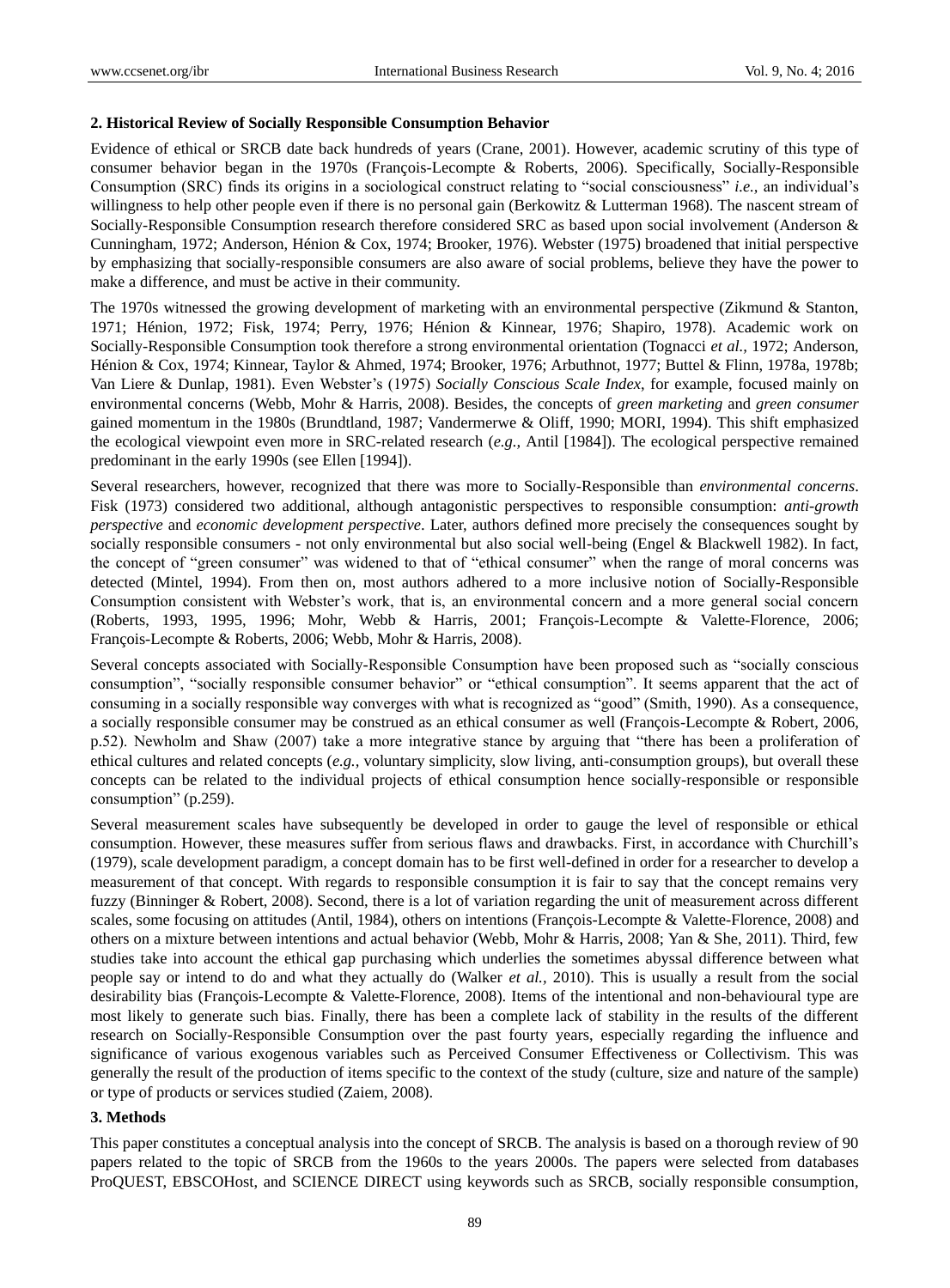ethical consumption, citizen consumption or green consumption for the SRCB conceptualization and modelling sections. Keywords such as ethical consumer, socially conscious consumer or responsible consumer were used for the section about profiling of socially responsible consumers. Some articles dealt about both aspects simultaneously (e.g. Fran cois-Lecompte & Roberts, 2006). The criterion for paper selection was based on the focus of the paper. SRCB or ethical / green / citizen consumption needed to be the central theme of the paper, not a sideline issue, such as for example, a secondary variable, or control variable or a background issue in a broader framework. Importantly, this is not a meta-analysis since no systematic coding procedure was used in order to classify and evaluate articles based on some pre-defined criteria. The results of the thorough literature review as well as the conceptual analysis are presented in the following sections.

# **4. Conceptualizations of Socially-responsible Consumption Behavior**

To Webster (1975), the socially conscious consumer, "takes into account the public consequences of his or her private consumption or attempts to use his or her purchasing power to bring about social changes" (p.188). This definition does not precisely identify the direction of public consequences intended by socially responsible consumers. Without more precision, Webster's view of Socially-Responsible Consumption includes all types of consumer behavior whether the consequences for others are good or bad (François-Lecompte & Roberts, 2006, p.52). Subsequent definitions gradually filled in that void. For Hénion (1976) and Antil (1984), Socially-Responsible Consumption consists of consumer's purchasing decisions relating to environmental resources problems. Roberts (1993, p.140, 1995) then defined SRC as "the purchase of products and services perceived to have a positive (or less negative) influence on the environment or the purchase which patronizes businesses that attempt to effect related positive social change". Some authors advanced the idea of including perception of company ethical performance when making purchase decision and hence many studies focused on consumer behavior based on perceptions of Corporate Social Responsibility (Shaw & Clark, 1999; Webb & Mohr 1998; Carrigan & Attala 2001; Sen & Bhattacharya 2001; Sen, Gürhan-Canli & Morwitz 2001; Klein, Smith & John 2004). Boycott is the archetypal consumer action in this perspective (Smith, 1990; Gabriel & Lang, 1995). Mohr, Webb an Harris (2001, p.47) extended this narrow approach and defined the SR consumer as "a person basing his or her acquisition, usage, and disposition of products on a desire to minimize or eliminate any harmful effects and maximize the long-run beneficial impact on society" (in Webb, Mohr & Harris, 2008). Other studies took a similar stance (Fran çois-Lecompte & Valette-Florence, 2006; Fran çois-Lecompte & Roberts, 2006; Yan & She, 2011).

From the variety of definitions developed so far it appears clearly that responsible consumers are not a mere niche to be catered for (Newholm & Shaw, 2007). First, socially-responsible consumers are relatively heterogeneous in their motivations and display complex decisions and plans (Marks & Mayo, 1991; Roberts, 1996; Shaw & Newholm, 2002; Newholm, 2005; Ozcaglar-Toulouse, Shaw & Shiu, 2006). Second, there is not an everyday "unethical consumption" and a uniform, deliberate "ethical consumption" (Miller, 2001; Wilk, 2001). Rather, consumers present much ordinary consumption in moral terms (Thompson, 1996; Thompson & Haytko, 1997; Miller, 2001). Third, responsible consumption is not a political project (Pepper, 1993; Lantos, 2002). It is a deliberate consumer effort taking place at fragmented individual (*e.g.* recycling) or collective levels (*e.g.* boycott) driven by personal values and beliefs (*e.g.* religiosity [Lau, 2010; Yan & She, 2011]), by people freed from basic needs (Hansen & Schrader, 1997). They become responsible for their behavior by taking into account the consequence of their private actions (Harrison *et al.,* 2005; Parkins & Craig, 2006; Newholm & Shaw, 2007). This has been facilitated by increased media coverage (Roberts, 1996; Strong, 1996), level of information (Smith, 1995; Strong, 1996) and availability of alternative products in the marketplace (Strong, 1996).

In essence, since the literature emphasized that socially-responsible consumption behaviors are not only limited to minimize harmful effects and maximize beneficial impacts during purchase and consumption but also during post-consumption processes, and given that the environmental considerations are coupled with social ones, we propose this definition of a socially-responsible consumer as *"a consumer engaging in a deliberate effort to acquire, use and dispose of products in manners minimizing negative consequences and maximizing positive ones, on both environmental and social levels".*

# **5. Measures of Socially-responsible Consumption Behavior and Related Concepts**

Consumption is usually comprised of three phases: acquisition - consumption - disposition (Jacoby, Berning & Dietvorst, 1977). Most scales aimed at measuring Socially-Responsible Consumption Behavior focused predominantly on acquisition. A recurring dimension in past research refers to consumers' unwillingness to buy from companies behaving irresponsibly: the "organization dimension" (François-Lecompte & Valette-Florence, 2006, Fran  $\omega$ is-Lecompte & Roberts, 2006), which overlaps with Yan and She's (2011) "resisting irresponsible businesses dimension". Conversely, some researchers also identified dimensions related to consumer's willingness to buy from companies behaving ethically: "Corporate Social Responsibility performance" (Webb, Mohr & Harris, 2008) or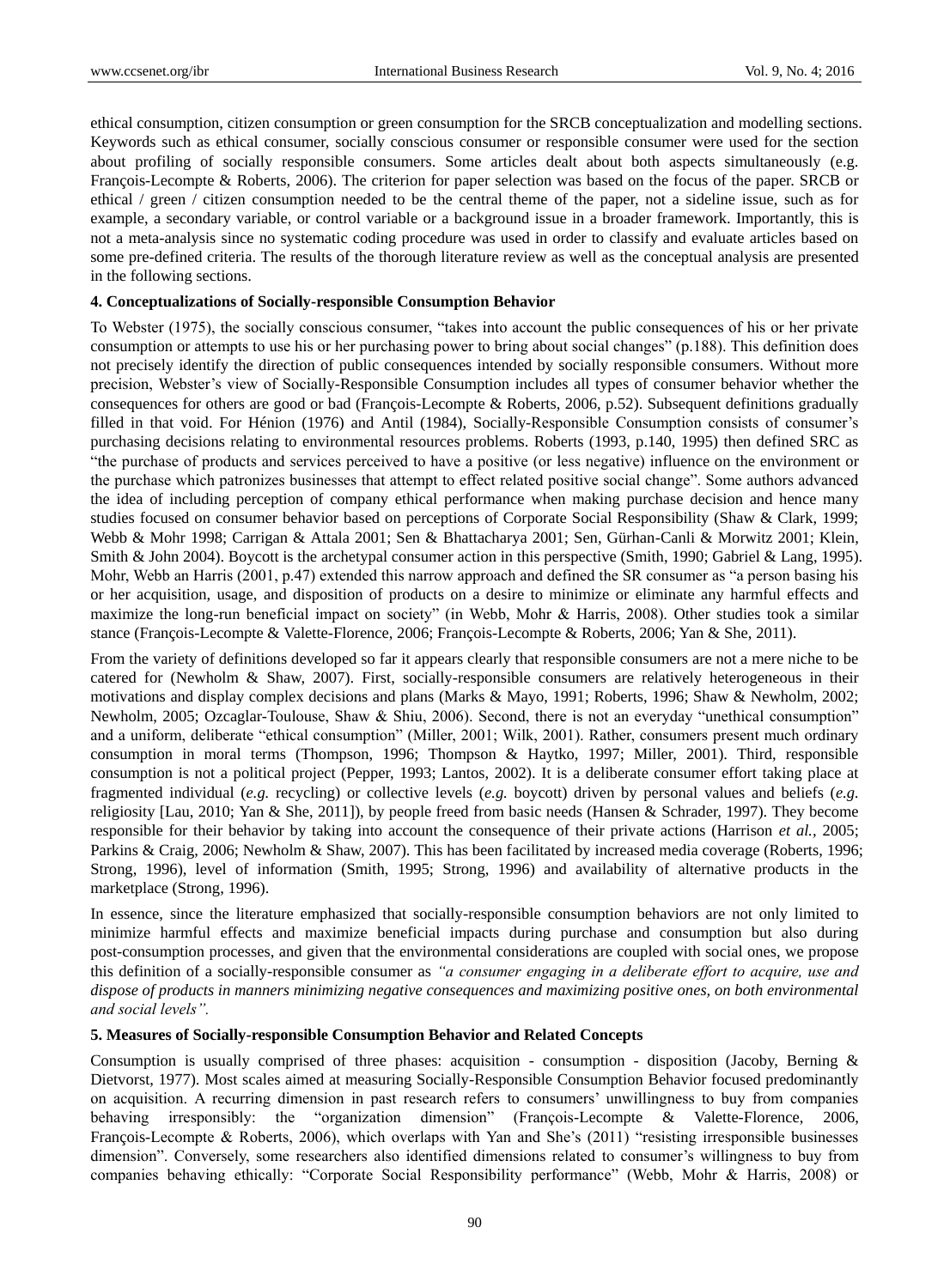"supporting socially responsible companies" (Yan & She, 2011). Further, dimensions related to support of local and small enterprises (Fran  $\ddot{\omega}$ is-Lecompte & Valette-Florence, 2006; Fran  $\ddot{\omega}$ is-Lecompte & Roberts, 2006; Yan & She, 2011) which refer respectively to "local consumption" (Merle *et al.*, 2010) and "citizen consumption" (CREDOC, 1996a, 1996b), constitute two other important dimensions related to ethical behavior during the acquisition phase.

Other dimensions related to the "usage" and "disposition" phases are somewhat less clear-cut in most scales. Anderson, Hénion and Cox (1974) were the first to identify a "recycling" dimension which is an obvious reference to disposition practices. "Usage" is somewhat more frequently assessed. "Volume consumption limitation" (François-Lecompte & Valette-Florence, 2006; François-Lecompte & Roberts, 2006), "moderate consumption" and "energy consumption" (Yan & She, 2011), are examples of more usage-oriented dimensions, although they may not specifically refer to the usage of the product purchased but to broader resources from energy to shopping bags. Interestingly, Webb, Mohr and Harris (2008) developed a three-dimensional scale where each scale refers to one particular aspect of the consumption process: the "purchase based on Corporate Social Responsibility performance dimension" for acquisition, the "avoidance and use reduction of products based on their environmental impact" for usage and the "recycling dimension" for disposition. However, many of the items forming the usage-related subscale refer to avoidance behaviors instead of specific usage behaviors. Overall, it seems that ethical consumption is mainly a matter of acquisition or non-acquisition, based on perceived harm or beneficial impacts on society/nature welfare.

#### **6. Narrowing the Attitude/Intention-action Gap**

Whereas some scales measuring Socially-Responsible Consumption Behavior have focused on *attitudes* (Antil, 1984), some have intended to measure *intentions* (Fran  $\varphi$ is-Lecompte & Valette-Florence, 2006; Fran  $\varphi$ is-Lecompte & Roberts, 2006). Others have specifically measured actual *behavior* (Mohr, Webb & Harris, 2001; Webb, Mohr & Harris, 2008; Yan & She, 2011). However, upon inspection of the items composing these scales, some ask about what consumers "try" or "avoid", on Likert-type scales ranging generally from 1 to 5. Most scales merge therefore intentions with actual behavior (*e.g.,* Webb, Mohr & Harris, 2008; Yan & Shen, 2011) or intentions and attitudes (*e.g.* Antil, 1984). Consistent with prior Theory of Reased Action (Fishbein & Ajzen, 1975; Ajzen & Fishbein, 1980) and Theory of Planned Behavior (Ajzen, 1985, 1991; Ajzen & Madden, 1986), *intentions* are antecedents to *actions*. However, there remains a gap between intentions and actual actions (Nuttin, 1987). Bagozzi (1993) identified this as a volitional process. At one end of the continuum some researchers argue that consumer responses will never provide reliable estimations of actual behavior (Ulrich & Sarasin, 1995). At the other end, narrowing the gap is a matter of refining models and methods (Newholm & Shaw, 2007). This latter perspective is mostly in tune with models developed in social psychology so far.

A number of concepts have therefore been identified as forming part of this gap such as "intention to try" and "trying" (Bagozzi & Warshaw's [1990] Theory of Trying [TT]) or the inclusion of "goal desire" prior to "goal intention" and "trying" (Bagozzi's [1992] Theory of Self-Regulation [TSR]). Perugini and Bagozzi's (2001) Model of Goal-Directed Behavior (MGB) represents an interesting step towards an integrative theory of consumer action. It builds on different theoretical developments (*e.g.,* Theory of Reasoned Action, Theory of Planned Behavior, TT, TSR) by emphasizing the importance of "desires" in the volitional process between attitudes and intentions. Attitudes, perceived negative and positive emotions as well as subjective norms are antecedents to desires. This is consistent with what Shaw *et al.* (2006) advanced about the fact that in addition to intentions, *desires* and *plans* are also pertinent precursors to ethically motivated intentions and hence behavior.

The literature has identified a considerable number of *antecedents* of responsible intentions, which may directly impact attitudes and anticipated emotions, in a Model of Goal-Directed Behavior perspective. Perceived Consumer Effectiveness refers to the belief that an individual can have a positive influence on resolving social and environmental problems, which is positively related to Socially-Responsible Consumption Behavior (Webster, 1975; Antil, 1984; Roberts, 1996; Straughan & Roberts, 1999; Klein, Smith & John, 2004; François-Lecompte & Valette-Florence, 2006; Webb, Mohr & Harris, 2008). Collectivism refers to the focus on group goals and was found significantly related to Socially-Responsible Consumption Behavior (McCarty & Shrum, 2001; Yan & Shen, 2011) but only partially related in other studies (Webb, Mohr & Harris, 2008). The perceived trade-offs between Corporate Social Responsibility and corporate abilities also positively affected Socially-Responsible Consumption Behavior (Sen & Bhattacharya, 2001; Webb, Mohr & Harris, 2008). Additional variables such as Altruism (Straughan & Roberts, 1999), environmental concern (Roberts, 1995, 1996; Straughan & Roberts, 1999), Social Concern (Webb, Mohr & Harris, 2008), Effort Willingness (Webster, 1975; Antil, 1984; Fran cois-Lecompte & Valette-Fran cois, 2006; Fran cois-Lecompte & Roberts, 2006) or Religiosity (Ibrahim, Howard & Angelidis, 2008; Lau & Tan, 2009; Lau, 2010), are empirically and conceptually considered as important predictors of Socially-Responsible Consumption Behavior.

To further explain the gap between Socially-Responsible Consumption intentions and actual behavior, *Contingency Factors* such as budgetary constrain (de Pelsmacker *et al.,* 2005; François-Lecompte & Valette-François, 2006;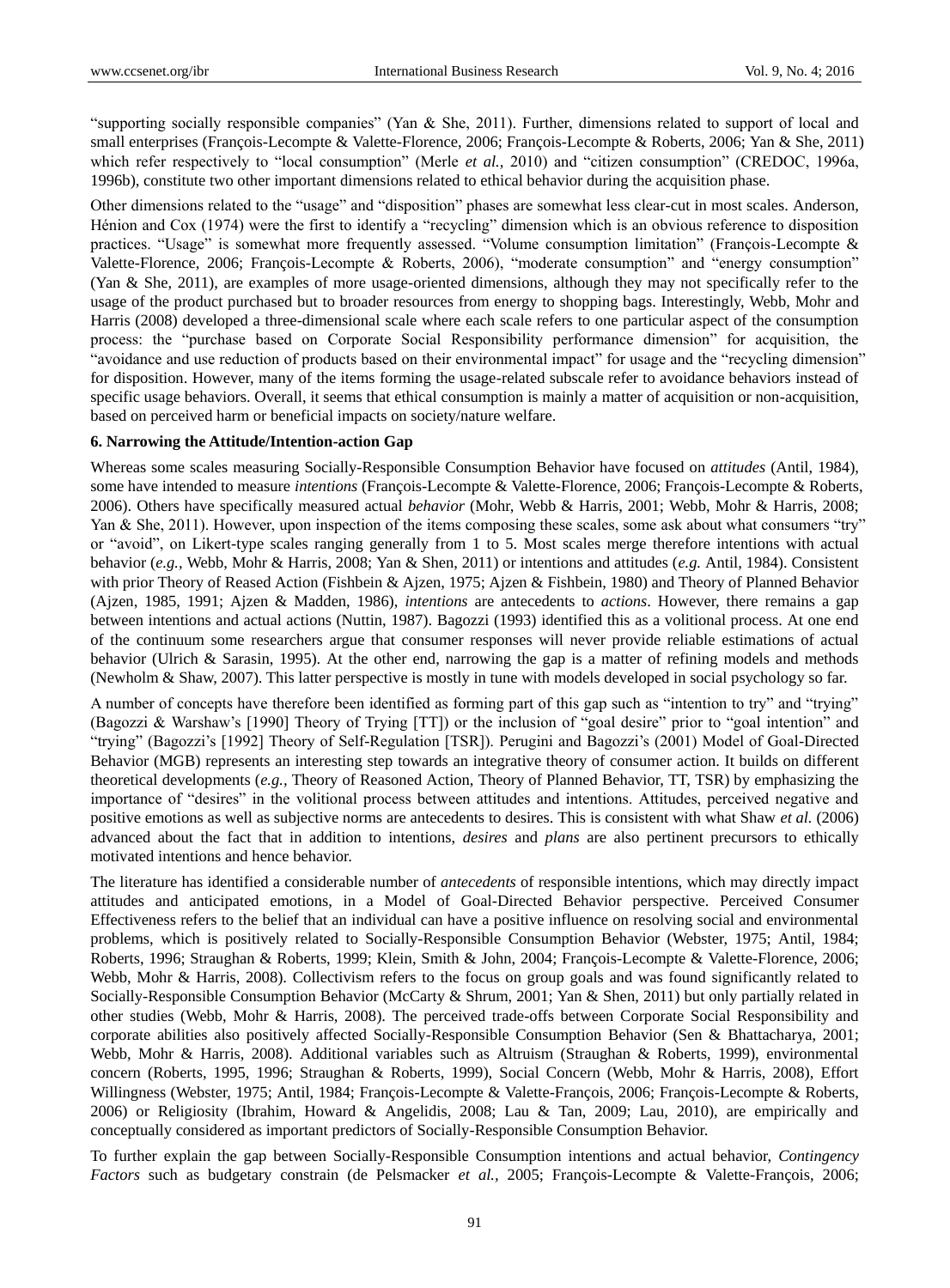François-Lecompte & Roberts, 2006; Newholm & Shaw, 2007), product availability (Shaw & Clarke, 1999; Fran cois-Lecompte & Valette-Florence, 2006; Newholm & Shaw, 2007) or uncertainty in terms of information available to aid consumer decision-making and the consequences of their decisions (Ellen, 1994; Newholm & Shaw, 2007), have tried to explain the intention-behavior gap.

In accordance with a MGB model for SRCB, *Subjective Norms* are also important because the individual will tend to align his or her behavior based on what (s)he perceives to be socially desirable in terms of consumption behavior whether from media, institutional or private sources (Newholm & Shaw, 2007; Yan & She, 2011). Perceived Behavioral Control (PBC) refers to "the person's belief of how easy or difficult a behavior is likely to be" (Ajzen & Madden, 1986, p.457). Hence, the more they perceive information asymmetry or unwillingness of companies to provide transparent information on their products and production processes and the inability of government or third-parties to enforce that (Newholm & Shaw, 2007; Yan & She, 2011), the more difficult it will become for consumers to perform Socially-Responsible Consumption Behavior. The *Perceived Power of Big Business* (Webster, 1975) is therefore a relevant variable for measuring PBC. Eventually, *frequency of past SRCB* will impact desires, intentions and actions whereas *recency of past SRCB* will specifically impact actions. The consequences of Socially-Responsible Consumption Behavior are mainly related to self-actualization or moral self-realization (Kozinets & Handelman, 1998). Responsible consumers obtain a part of their identity through consumption (Thompson & Arsel, 2004; Cherrier, 2005) which enables them to express themselves in view of others in terms of individual virtue (Barnett *et al.,* 2005) and morality (Cherrier, Black & Lee, 2011). It also enables to find meaning and harmony in life (Cherrier, 2005; Yan & She, 2011). Figure 1 summarizes the resulting Socially-Responsible Consumption Behavior conceptual framework.

The major antecedents to Socially-Responsible Consumption Behavior that have been identified so far in the past literature are generally related to personality traits and values (e.g. collectivism [Yan & Shen, 2011]). These determine anticipated emotions toward Socially-Responsible Consumption Behavior as well as the actual attitude toward Socially-Responsible Consumption Behavior (Webb, Mohr & Haris, 2008). Subjective norms are largely constructed and influenced by the media, education, popular culture and possibly legal regulations (Newholm & Shaw, 2007; Yan & She,). According to the Model of Goal-Directed Behavior, desires are formed prior to intentions (Perugini & Bagozzi, 2001). Applying the MGB of Perugini and Bagozzi (2001), to SRCB may result in the following process: anticipated emotions, subjective norms and attitude toward Socially-Responsible Consumption Behavior combine to form desires to perform a Socially-Responsible Consumption Behavior. Such desires will be more likely to emerge and may be more intense if consumers perceive a lower level of external control on their behaviors (Perceived Behavioral Control) and if they have performed the Socially-Responsible Consumption Behavior at a higher frequency –hence experience- in the past (Ajzen & Madden, 1986). The stronger the desire the more likely is a consumer to elaborate Socially-Responsible Consumption Behavior intentions and ultimately perform Socially-Responsible Consumption Behavior on a conative level (Perugini & Bagozzi, 2001). Experience of Socially-Responsible Consumption Behavior and Perceived Behavioral Control do also impact Socially-Responsible Consumption Behavior intentions and the SRCB action (Ajzen & Madden, 1986). Contingency factors influencing the relationship between SRCB intentions and SRCB can refer to product unavailability, accessibility problems, lack of product information or other environmental issues which may hamper the Socially-Responsible Consumption Behavior (Shaw & Clark, 1999). It may also be more likely that a consumer having performed an SRCB recently will be more likely to perform another SRCB soon. In fact, the recency principle posits that consumers tend to remember their latest experiences and actions (d'Astous, Daghfous, Balloffet & Boulaire, 2010). If a Socially-Responsible Consumption Behavior has been performed recently, consumers will be more likely to remember it and to reiterate it if the outcome of the last Socially-Responsible Consumption Behavior was satisfactory, thus "incurred a positive confirmation" (Oliver, 1980). The Socially-Responsible Consumption Behavior will ultimately generate various impacts on the consumer such as self-actualization, identity expression or the reaching of a meaningful harmony. This process might be somewhat different partially or in total given the consumers' age, sex, and other meaningful consumer control variables.

#### **7. Profiling of Socially-responsible Consumers**

Roberts (1995) found that consumers high on social and environmental concerns were the "Socially responsibles", tantamount to the "Browns", low on both dimensions; the "Middle Americans", medium on both dimensions and the "Greens", higher on environmental concerns and lower on social concerns. François-Lecompte and Valette-Florence (2006) developed a more detailed clustering of Socially-Responsible consumers (*non-concerned*: younger, less Socially-Responsible, students, do not favour any Socially-Responsible Consumption; *boycotters*: younger, more Socially-Responsible, employees, favour boycott and cause-related purchases; *scepticals*: older, less Socially-Responsible, workers, do not favour any Socially-Responsible Consumption; *anti-distribution*: middle-aged, more Socially-Responsible, merchants, women, favour small companies; *concerned*: older, more Socially-Responsible, retired, favour local products and diminish consumption volumes).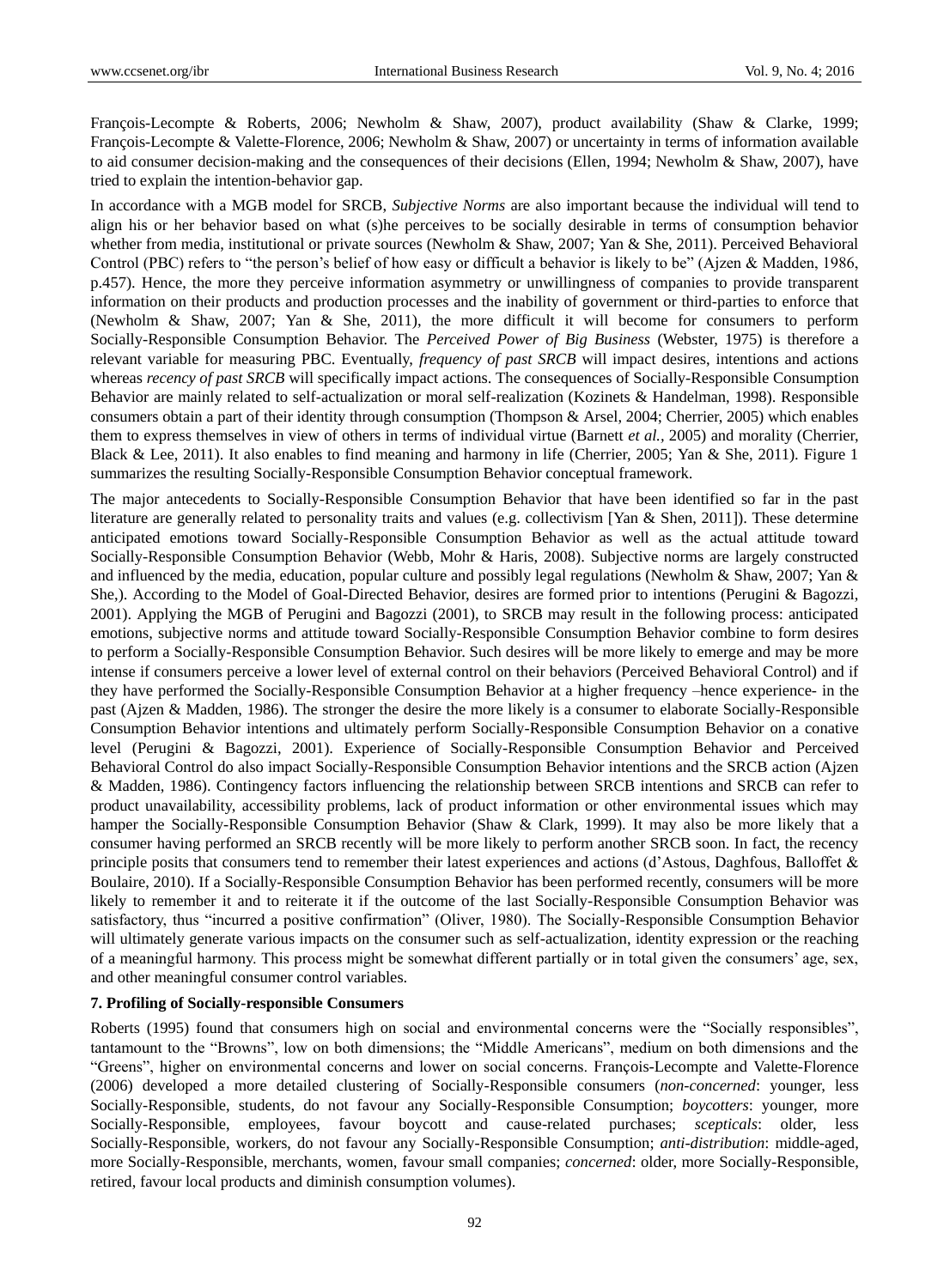Research has shown that demographics are not as effective as attitudes (and thus their antecedents) in distinguishing between clusters of Socially-Responsible consumers (Antil, 1978, 1984; Picket *et al.,* 1993; Roberts, 1995). Although thoroughly investigated in the 1970s and 1980s, these variables are now abandoned in favour of more meaningful psychographics (Roberts, 1995; Webb, Mohr & Harris, 2008; Yan & She, 2011). When considering demographic variables it is preferable to conduct studies specifically dedicated to that purpose, such as Robert's (1996) study of gender differences in Socially-Responsible Consumption Behavior. This study confirmed a stream of previously inconclusive research which showed that although the sex variable is often insignificant (Tognacci *et al.,* 1972; Brooker, 1976; Arbuthnot, 1977; Buttell & Flinn, 1978; Antil, 1984; Sandahi & Robertson, 1989; Pickett *et al.,* 1993), overall, females are consistently more socially-responsible than males (Pedrini & Ferri, 2014; Luchs & Mooradian, 2014; Cherian & Jacob, 2012). Therefore, in accordance with Roberts (1995), demographic variables are presented as control variables in the model but not as specific predictors, mediators or moderators of a specific construct in Figure 1.



Figure 1. MGB-built conceptual framework of Socially-Responsible Consumption Behavior

# **8. Research Implications**

This paper defined Socially-Responsible Consumption Behavior as a deliberate behavior which may be declined in a variety of consumption behaviors. It draws on the Model of Goal-Directed Behavior, to present the underlying mechanism of Socially-Responsible Consumption Behavior. In line with Shaw *et al.* (2006a), it takes into account *Desires* as meaningful predecessors of *Intentions* and thus *SRCB*. It also considers the impact of *Subjective Norms* perceived by consumers regarding what is "good" and "ethical" and thus desirable, and what is not. *Frequency* and *Recency* of past Socially-Responsible Consumption Behavior are also relevant variables more broadly related to the notion of habit and experience which are important predictors of behavior (Ajzen & Fishbein, 2000; Ajzen, 2002; Kim *et al.,* 2005). By considering psychographic variables as predictors of *attitudes* and anticipated emotions which in turn trigger, *desires*, *intentions* and *SRCB*, this model answers therefore the call in the literature for a better understanding of the attitude-behavior gap (Roberts, 1996; Carrigan & Attalla, 2001). It also takes into account *environmental factors* (*e.g.* budget constrains), identified as impediments of Socially-Responsible Consumption Behavior (François-Lecompte & Valette-Florence, 2006), which moderate the impact of *intentions* on *SRCB*.

This article presents several interesting theoretical insights for the Socially-Responsible Consumption Behavior study but also for other domains. Antecedents have been predominantly analyzed as independent variables on Socially-Responsible Consumption Behavior. This model provides a framework for explaining the specific mechanism between these antecedents and Socially-Responsible Consumption Behavior. It also emphasizes the role of *desires* preceding *intentions*, constituting therefore an attempt to narrow the attitude-behavior gap. The environmental contingent factors moderating the intentions on Socially-Responsible Consumption Behavior attempt to explain the intention-attitude gap. A number of research avenues drawing on the limitations of current Socially-Responsible Consumption Behavior measurement scales, are worth mentioning in this regard.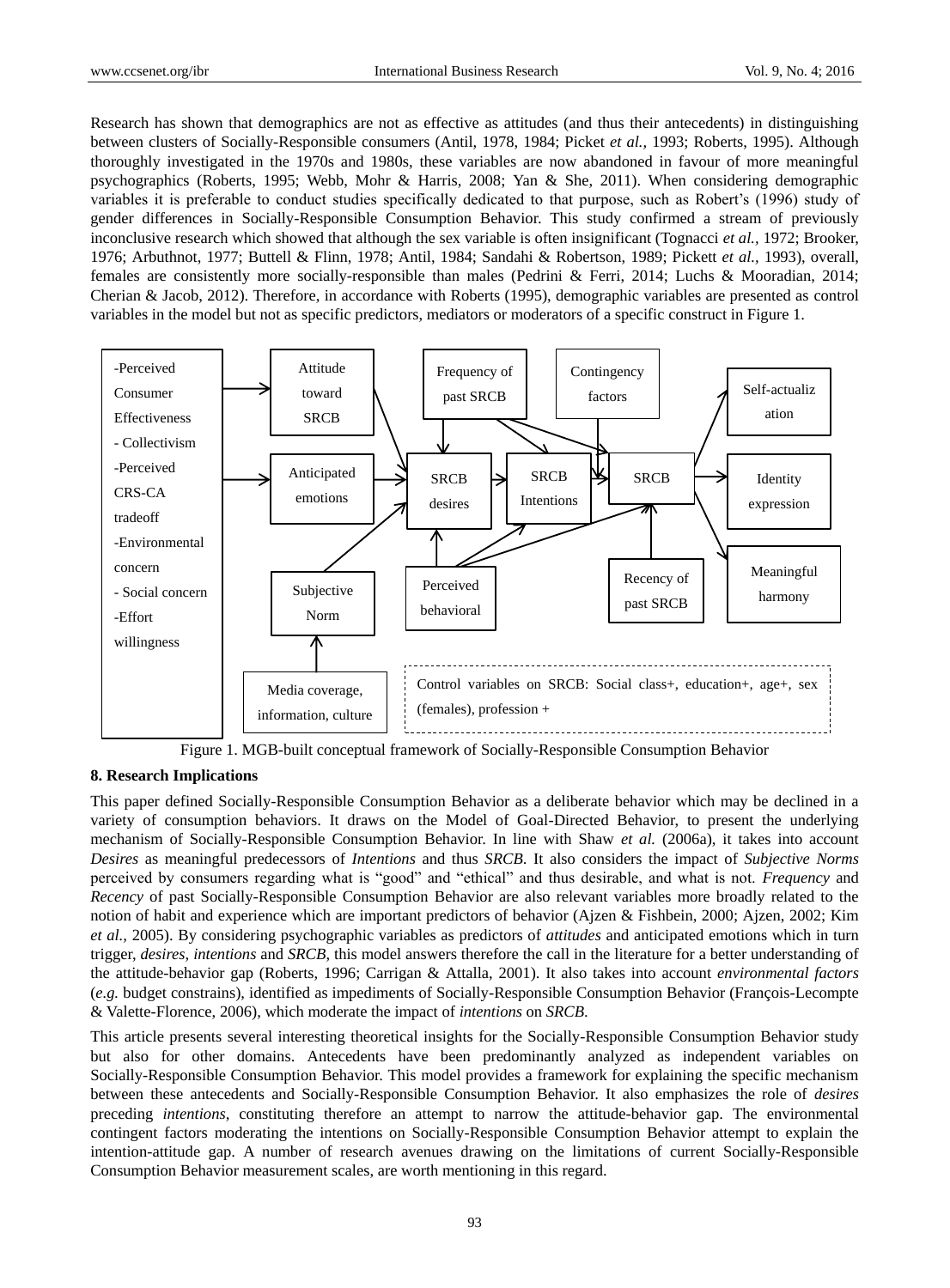First, although measurement scales exist for most of the constructs in this model, several need to be updated or developed. Attitude toward Socially-Responsible Consumption Behavior has been measured by Antil (1984). However this measure might be out-dated and a newer version should be developed. François-Lecompte and Valette-Florence (2006) argue that their scale measures intentions yet resembles in its items formulation to other scales measuring actual behavior, which are thus also relatively close to measuring intentions (Webb, Mohr & Harris, 2008; Yan & She, 2011). A reformulation of items should be conducted in these scales in order to focus on desires, intentions and actual behavior. The choice of a Socially-Responsible Consumption Behavior measurement scale is also sensitive. Webb, Mohr and Harris' (2008) scale investigates acquisition, usage and disposition. Yan and She (2011) scale has a similar allocation of items but not in well-defined dimensions and mainly applies to the Chinese context. However, some of their dimensions lie in juxtaposition of other present Socially-Responsible Consumption scales (Roberts, 1995, 1996; Crane, 2001; Fran cois-Lecompte & Roberts, 2006) especially regarding consumer support to small and local business and attention to organization ethical behavior. Overall, a scale measuring Socially-Responsible Consumption Behavior consists of two major categories – social and environmental concerns – and can be segmented into more or fewer dimensions as well as incorporate cultural adaptations (Yan & She, 2011). Also, the field of Socially-Responsible Consumption Behavior evolves quickly and scales need to be upgraded accordingly.

Second, it may be interesting to investigate whether a higher frequency and recency of Socially-Responsible Consumption Behavior may lead to a form of *Power Law of Practice* (Kolers, 1975). In fact, when a behavior is repeated, less efficient methods of accomplishing the behavior are abandoned in favour of more efficient methods as more efficient methods are discovered (Crossman, 1959). Johnson, Bellman and Lohse (2003) for example have demonstrated that having learned to use a site raises its attractiveness relative to competing sites for the consumer, and all other things being equal (e.g. fulfillment), the site will be more likely to be used in the future than a competitor. In fact, they showed it is used more often but with decreasing visit times as a result of increased effectiveness (Johnson, Bellman & Lohse, 2003). Since policy-makers and marketers are seeking to render Socially-Responsible Consumption Behavior more prevalent among their populations, this might be a fruitful avenue for research. It may be expected that consumers who become more familiar with Socially-Responsible Consumption Behavior will perceive it to be more attractive than less responsible consumption forms which will increase the recourse to Socially-Responsible Consumption Behavior while possibly diminishing the time spent performing Socially-Responsible interactions (Klemperer, 1995). Ultimately this process will create a *cognitive lock-in* over time because perceived switching costs increase the more times a favourite behavior is performed, just as firms can lock in customers with high physical switching costs (Williamson, 1975). Future research could seek to replicate this pattern in the realm of Socially-Responsible Consumption Behavior. It may also be interesting to examine whether such differences exist between different forms of Socially-Responsible Consumption Behavior. A faster learning curve may be more easily reached via consumption forms that draw on the Internet such as Locavore or French local food movements (Associations pour le Maintien de l' Agriculture Paysanne [AMAPs]) which enable to order fresh product boxes online, than say converting a house with classic electricity circuit into a green energy manufacture (*e.g.,* adding solar panels).

Third, consequences of Socially-Responsible Consumption Behavior are all supposed to be relatively positive. However, exploratory studies might investigate whether that assumption holds. It may be that Socially-Responsible Consumption Behavior actually leads to frustration, the impression of doing much for little results, regret or dissatisfaction. In fact, most studies about Socially-Responsible Consumption Behavior assume that it is an intrinsically positive way of consuming and that it can only positively impact consumers. It should be noted that "values and norms systems are part of privileged objects in social sciences because the understanding of collective life is not understandable without them [...] the researcher needs to investigate reality in terms of analysis and not in terms of moral judgement" (Quivy & Van Campenhoudt, 1995, p.30). Future research should therefore also focus on these counterintuitive although realistic negative outcomes of Socially-Responsible Consumption Behavior on the consumer level. The identification of such negative impacts will also enable marketer to improve their Socially-Responsible Consumption offerings and market them more effectively to consumers.

## **9. Conclusions**

In this article we developed a conceptualization of Socially Responsible Consumption Behavior (SRCB) by reconciling previous views and definitions of that concept. We also discussed about the different measurement scales that have been developed so far in order to measure the Socially-Responsible Consumption Behavior by outlining their limitations for the current examination of Socially-Responsible Consumption Behavior especially regarding the attitude/intention-action gap. Third, we developed an approach based on the Model of Goal-Oriented Behavior (MGB) in order to address the major caveats observed in research on Socially-Responsible Consumption Behavior so far, such as the attitude/intention-action gap, among others. To that end, we emphasized the volitional process taking place between attitudes and actual behavior and the central role of desires as antecedents of intentions. We also discussed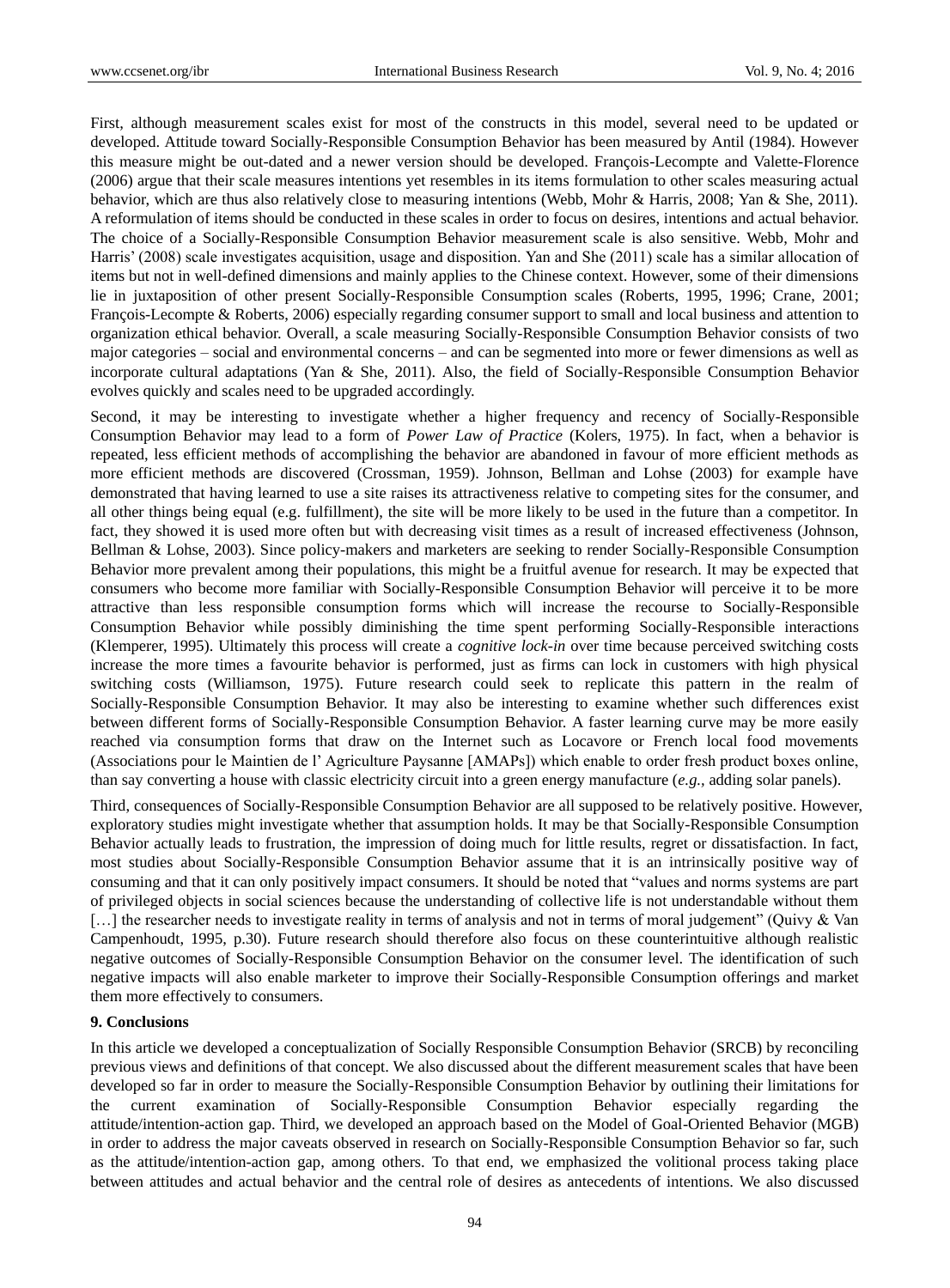about the relevance of profiling socially-responsible consumers and on which preferable base. We considered all the different variables studied over the past forty years as direct antecedents of Socially-Responsible Consumption Behavior, to be factors of attitudes and anticipated emotions related to Socially-Responsible Consumption Behavior. We then discussed the research implications of our research and proposed future research avenues that our study could have by especially providing specific guidelines regarding the development of measurement scales.

#### **10. Practical Recommendations**

Managerial interest is growing in Socially-Responsible Consumption Behavior and therefore, measurement scales relating to the different variables of the MGB-based framework, should be made easily operational because it would facilitate managers' assessment of those constructs among their consumers. Heterogeneity between constructs should be maximized especially between very close variables such as desires and intentions, while intra-concept variance should be minimized because otherwise consumers' actual behaviour cannot be accurately predicted. Wording of items should therefore be carefully done and ideally not reverse-scored in order to facilitate practitioners' usage of these tools. In fact, managers but also scholars tend to prefer handy measurement scales that do not require much computations or transformation before and/or after data collection. Studies which aim at developing such scales should seek to replicate their findings via several additional studies in order to rigorously assert the scale's reliability and validity forms. A minimum of two additional studies is required in order to assess validity. This is also what Churchill (1979) recommends in his classic measurement scale development paradigm. An interesting approach is to investigate different exogenous variables such as contingency variables (*e.g.,* ethical product unavailability, eco-labeling presence) which may act as mediator or moderator on the relationships between the scales representing the variables of interest (ex: intentions and Socially-Responsible Consumption Behavior). Practitioners may also develop their own specific scales for each of the variable presented in Figure 1. In doing so, wording must be concise and precise enough to distinguish items about desires from items about intentions or actions. Organization-specific contingency variable may also be included in the model for more nuanced and meaningful results. The type of industry in which a company operates, or any other relevant variable, may have an effect on the relationship between SRCB intentions and actual SRCB. For example, consumers' intentions to act responsibly may be higher toward manufactured products (e.g. cars, furniture) because such goods typically require heavy resource extractions and processing, hence impacting the environmental component. On the other hand, consumers might be less sensitive to purchasing socially-responsible services such as telecommunications or banking services since these companies may be less perceived as heavy resource extractors and polluters. Overall, various company-specific variables may have a significant influence on consumers' proclivity to seek to consume responsibly.

#### **References**

Ajzen, I. (1985). *From intentions to actions: A theory of planned behavior*. Berlin: Springer.

- Ajzen, I. (1991). The theory of planned behavior. *Organizational behavior and human decision processes*, *50*(2), 179-211. http://dx.doi.org/10.1016/0749-5978(91)90020-T
- Ajzen, I. (2002). Constructing a TPB questionnaire: Conceptual and methodological considerations. Retrieved from [http://chuang.epage.au.edu.tw/ezfiles/168/1168/attach/20/pta\\_41176\\_7688352\\_57138.pdf](http://chuang.epage.au.edu.tw/ezfiles/168/1168/attach/20/pta_41176_7688352_57138.pdf) (accessed 22-05-2014)
- Ajzen, I., & Fishbein, M. (1980). *Understanding attitudes and predicting social behaviour*. Englewood Cliffs: Prentice-Hall.
- Ajzen, I., & Fishbein, M. (2000). Attitudes and the attitude-behavior relation: Reasoned and automatic processes. *European review of social psychology*, *11*(1), 1-33. http://dx.doi.org/10.1080/14792779943000116
- Ajzen, I., & Madden, T. J. (1986). Prediction of goal-directed behavior: Attitudes, intentions, and perceived behavioral control. *Journal of experimental social psychology*, *22*(5), 453-474. http://dx.doi.org/10.1016/0022-1031(86)90045-4
- Anderson Jr, W. T., & Cunningham, W. H. (1972). The socially conscious consumer. *Journal of Marketing*, *36*(3), 23-31. http://dx.doi.org/10.2307/1251036
- Anderson Jr, W. T., Henion, K. E., & Cox III, E. P. (1974). Socially vs. ecologically responsible consumers, In *AMA Combined Conference Proceedings* (Vol. 36, 304-311). Association for Consumer Research.
- Antil, J. H. (1984). Socially responsible consumers: profile and implications for public policy. *Journal of Macromarketing*, *4*(2), 18-39. http://dx.doi.org/10.1177/027614678400400203
- Arbuthnot, J. (1977). The roles of attitudinal and personality variables in the prediction of environmental behavior and knowledge. *Environment and Behavior*, *9*(2), 217-232. http://dx.doi.org/10.1177/001391657792004
- Bagozzi, R. P. (1992). The self-regulation of attitudes, intentions, and behavior. *Social psychology quarterly*, *55*(2),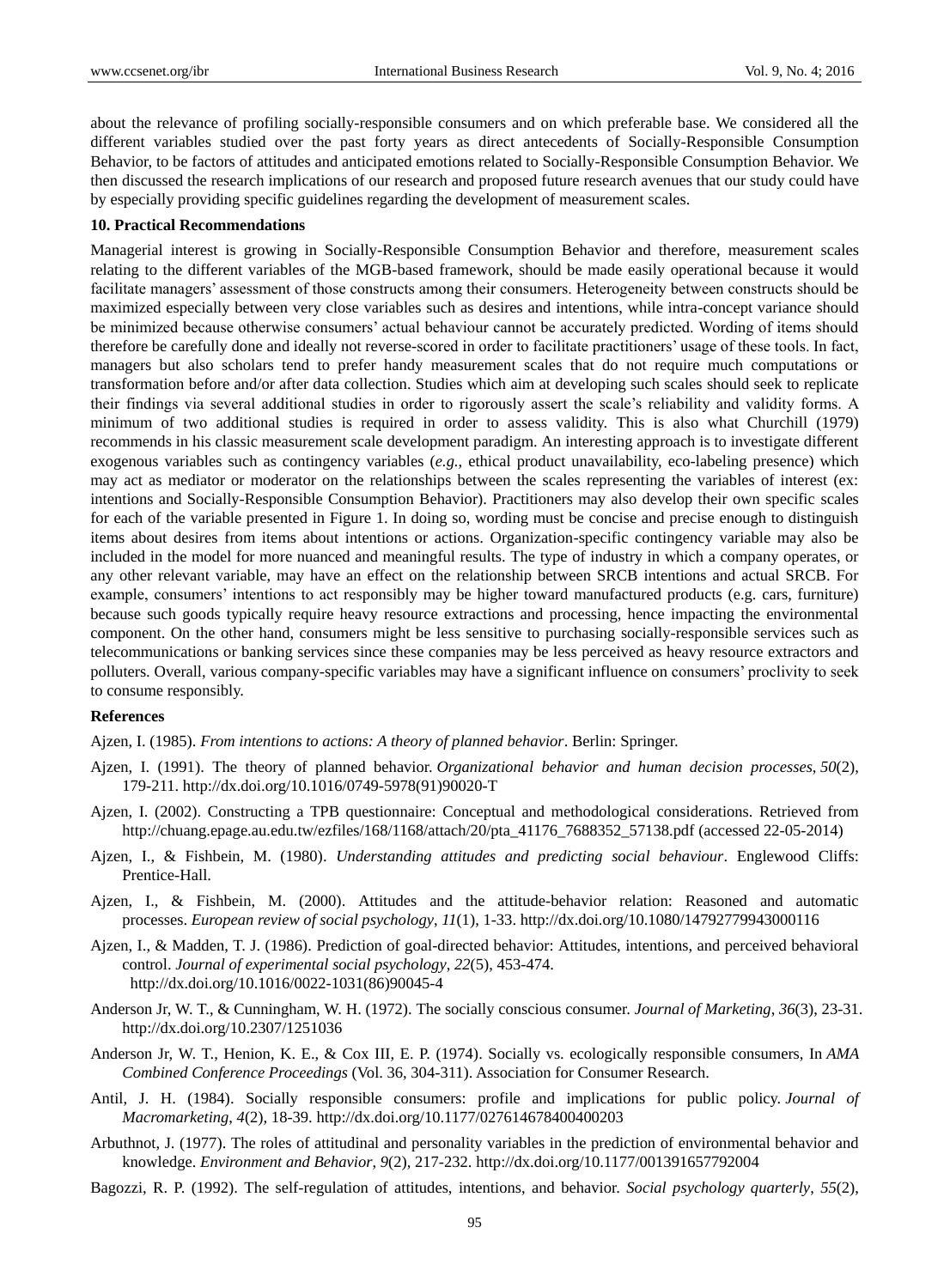178-204. http://www.jstor.org/stable/2786945

- Bagozzi, R. P. (1993). On the neglect of volition in consumer research: A critique and proposal. *Psychology & Marketing*, *10*(3), 215-237. http://dx.doi.org/10.1002/mar.4220100305
- Bagozzi, R. P., & Warshaw, P. R. (1990). Trying to consume. *Journal of consumer research*, *17(2)*, 127-140. http://www.jstor.org/stable/2626805
- Barnett, C., Cloke, P., Clarke, N., & Malpass, A. (2005). Consuming ethics: articulating the subjects and spaces of ethical consumption. *Antipode*, *37*(1), 23-45. http://dx.doi.org/10.1111/j.0066-4812.2005.00472.x
- Berkowitz, L., & Lutterman, K. G. (1968). The traditional socially responsible personality. *Public Opinion Quarterly*, *32*(2), 169-185. http://dx.doi.org/10.1086/267597
- Binninger, A. S., & Robert, I. (2008). Consommation et développement durable: vers une segmentation des sensibilités et des comportements. La *Revue des Sciences de Gestion*, *229*(1), 51-59. http://dx.doi.org/10.3917/rsg.229.0051
- Brooker, G. (1976). The self-actualizing socially conscious consumer. *Journal of Consumer Research*, *3*(2), 107-112. http://www.jstor.org/stable/2489117
- Brundtland, G. (1987). Report of the 1987 World Commission on Environment and Development: "our common future". United Nations.
- Buttel, F. H., & Flinn, W. L. (1978a). Social class and mass environmental beliefs a reconsideration. *Environment and Behavior*, *10*(3), 433-450. http://dx.doi.org/10.1177/0013916578103008
- Buttel, F. M., & Flinn, W. L. (1978b). The Politics of Environmental Concern The Impacts of Party Identification and Political Ideology on Environmental Attitudes. *Environment and Behavior*, *10*(1), 17-36. http://dx.doi.org/10.1177/0013916578101002
- Carrigan, M., & Attalla, A. (2001). The myth of the ethical consumer–do ethics matter in purchase behaviour? *Journal of consumer marketing*, *18*(7), 560-578. http://dx.doi.org/10.1108/07363760110410263
- Cherian, J. & Jacob, J. (2012). Green marketing: A study of consumers' attitude towards environment friendly products. *Asian Social Science*, *8*(12), 117-126. http://dx.doi.org/10.5539/ass.v8n12p117
- Cherrier, H. (2005). Using experiential phenomenological interviewing to explore meanings of consumption. In *The Ethical Consumer*. H. R., Newholm & T. D. Shaw (Eds). London: Sage Publications, 125-136.
- Cherrier, H., Black, I. R., & Lee, M. (2011). Intentional non-consumption for sustainability: Consumer resistance and/or anti-consumption? *European Journal of Marketing*, *45*(11-12), 1757-1767. http://dx.doi.org/10.1108/03090561111167397
- Churchill, Jr, G. A. (1979). A paradigm for developing better measures of marketing constructs. *Journal of Marketing Research*, *16*(1), 64-73. http://dx.doi.org/10.2307/3150876
- Crane, A. (2001). Unpacking the Ethical Product. *Journal of Business Ethics*, *30*(4), 361-373. http://dx.doi.org/10.1023/A:1010793013027
- Crossman, E. R. F. W. (1959) A Theory of the Acquisition of Speed-Skill. *Ergonomics, 2*, (February), 153-166. http://dx.doi.org/10.1080/00140135908930419
- D'Astous, A., Daghfous, N., Balloffet, P., & Boulaire, C. (2010). *Comportement du Consommateur 3ème édition*. Montreal: Chenelière Education.
- De Pelsmacker, P., Driesen, L., & Rayp, G. (2005). Do Consumers Care about Ethics? Willingness to Pay for Fair -Trade Coffee. *Journal of consumer affairs*, *39*(1), 363-385. http://dx.doi.org/10.1111/j.1745-6606.2005.00019.x
- Ellen, P. S. (1994) Do we know what we need to know? Objective and subjective knowledge effects on pro-ecological behaviors. *Journal of Business Research*, *30*(1), 43-52. [http://dx.doi.org/10.1016/0148-2963\(94\)90067-1](http://dx.doi.org/10.1016/0148-2963(94)90067-1)
- Engel, J. F., & Blackwell, R. D. (1982). *Consumer Behavior*. New York: Holt, Rinehart and Winston.
- Fishbein, M., & Ajzen, I. (1975). *Belief, attitude, intention and behavior: An introduction to theory and research*. MA: Addison-Wesley.
- Fisk, G. (1973). Criteria for a theory of responsible consumption. *The Journal of Marketing*, *37*(2), 24-31. http://dx.doi.org/10.2307/1250047
- Fisk, G. (1974). *Marketing and the ecological crisis*. New York: Harper & Row.

Fran  $\omega$ is-Lecompte, A., & Roberts, J. A. (2006). Developing a measure of socially responsible consumption in France.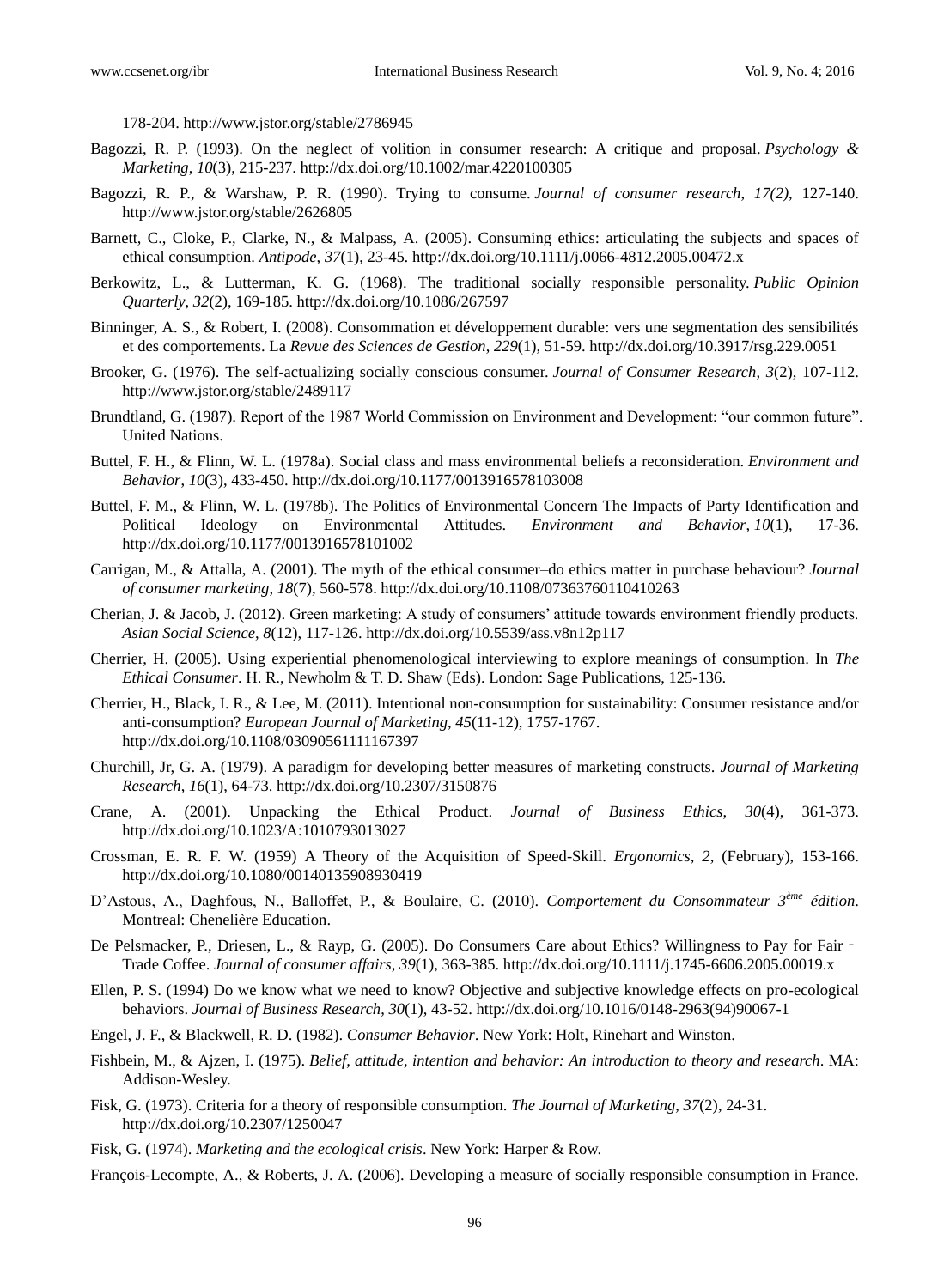*Marketing Management Journal*, *16*(2), 50-66.

- François-Lecompte, A., & Valette-Florence, P. (2006). Mieux connaître le consommateur socialement responsable. *Décisions Marketing*, *41*(January-March), 67-80. http://www.jstor.org/stable/40593054
- Fullerton, G. (2011). Creating advocates: The roles of satisfaction, trust and commitment. *Journal of Retailing and Consumer Services*, *18*(1), 92-100. http://dx.doi.org[/10.1016/j.jretconser.2010.10.003](http://dx.doi.org/10.1016/j.jretconser.2010.10.003)
- Gabriel, Y., & Lang, T. (1995). *The Unmanageable Consumer: Contemporary Consumption and its Fragmentations*. London: Sage Publications.
- Hansen, U., & Schrader, U. (1997). A modern model of consumption for a sustainable society. *Journal of Consumer Policy*, *20*(4), 443-468. http://dx.doi.org/ 10.1023/A:1006842517219
- Harrison, R., Newholm, T., & Shaw, D. (2005). *The ethical consumer*. London: Sage Publications.
- Henion, K. E. (1972). The Effect of Ecologically Relevant Information on Detergent Sales. *Journal of Marketing Research, 9*(1), 10-14. http://www.jstor.org/stable/3149598
- Henion, K. E. (1976). *Ecological marketing.* Columbus: American Marketing Association.
- Ibrahim, N. A., Howard, D. P., & Angelidis, J. P. (2008). The relationship between religiousness and corporate social responsibility orientation: are there differences between business managers and students? *Journal of Business Ethics*, *78*(1-2), 165-174. http://dx.doi.org/10.1007/s10551-006-9321-0
- Jacoby, J., Berning, C. K., & Dietvorst, T. F. (1977). What about disposition? *The Journal of Marketing*, *41*(2), 22-28. http://www.jstor.org/stable/1250630
- Johnson, E. J., Bellman, S., & Lohse, G. L. (2003). Cognitive Lock-In and the Power Law od Practice. *Journal of Marketing, 67*(April), 62-75. <http://dx.doi.org/10.1509/jmkg.67.2.62.18615>
- Kim, S. S., Malhotra, N. K., & Narasimhan, S. (2005). Two Competing Perspectives on Automatic Use: A Theoretical and Empirical Comparison. *Information Systems Research*, *16*(4), 418-432.
- Kinnear, T. C., Taylor, J. R., & Ahmed, S. A. (1974). Ecologically concerned consumers: who are they? *Journal of marketing*, 38(2), 20-24. http://dx.doi.org/10.2307/1250192
- Klein, J. G., Smith, N. C., & John, A. (2004). Why we boycott: consumer motivations for boycott participation. *Journal of Marketing*, *68*(3), 92-109. <http://dx.doi.org/10.1509/jmkg.68.3.92.34770>
- Klemperer, P. (1995). Competition when consumers have switching costs: an overview with applications to industrial organization, Macroeconomics and International Trade. *Review of Economic Studies*, *62*(4), 515-539. http://www.jstor.org/stable/2298075 .
- Kolers, P. A. (1975). Memorial consequences of automatized encoding. *Journal of Experimental Psychology: Human Learning and Memory*, *1*(November), 689-701. [http://dx.doi.org/10.1037/0278-7393.1.6.689](http://psycnet.apa.org/doi/10.1037/0278-7393.1.6.689)
- Kozinets, R. V., & Handelman, J. M. (2004). Adversaries of consumption: Consumer movements, activism, and ideology. *Journal of Consumer Research*, *31*(3), 691-704. <http://dx.doi.org/10.1086/425104>
- Lantos, G. P. (2002). The ethicality of altruistic corporate social responsibility. *Journal of Consumer Marketing*, *19*(3), 205-232. http://dx.doi.org/10.1108/07363760210426049
- Lau, T. C. (2010). Towards Socially Responsible Consumption: An Evaluation of Religiosity and Money Ethics. *International Journal of Trade, Economics & Finance*, *1*(1), 32-35. http://dx.doi.org/10.18178/IJTEF
- Lau, T. C., & Tan, B. C. (2009). Religiosity as antecedent of attitude towards green products: An exploratory research on young Malaysian consumers. *Asian Marketing Journal*, *1*(1), 33-41.
- Luchs, M. G., & Mooradian, T. A. (2012). Sex, personality, and sustainable consumer behaviour: Elucidating the gender effect. *Journal of Consumer Policy*, *35*(1), 127-144. http://dx.doi.org/10.1007/s10603-011-9179-0
- Marks, L. J., & Mayo, M. A. (1991). An Empirical Test of a Model of Consumer Ethical Dilemmas. *Advances in Consumer Research*, *18*(1), 720-728.
- McCarty, J. A., & Shrum, L. J. (2001). The influence of individualism, collectivism, and locus of control on environmental beliefs and behavior. *Journal of Public Policy & Marketing*, *20*(1), 93-104. <http://dx.doi.org/10.1509/jppm.20.1.93.17291>
- Merle, A., Piotrowski, M., & Prigent-Simonin, A. H. (2010). La consummation locale: pourquoi et comment? Article presented at the *13<sup>e</sup> Journées de Recherche en Marketing de Bourgogne*, Dijon, France, 1-18.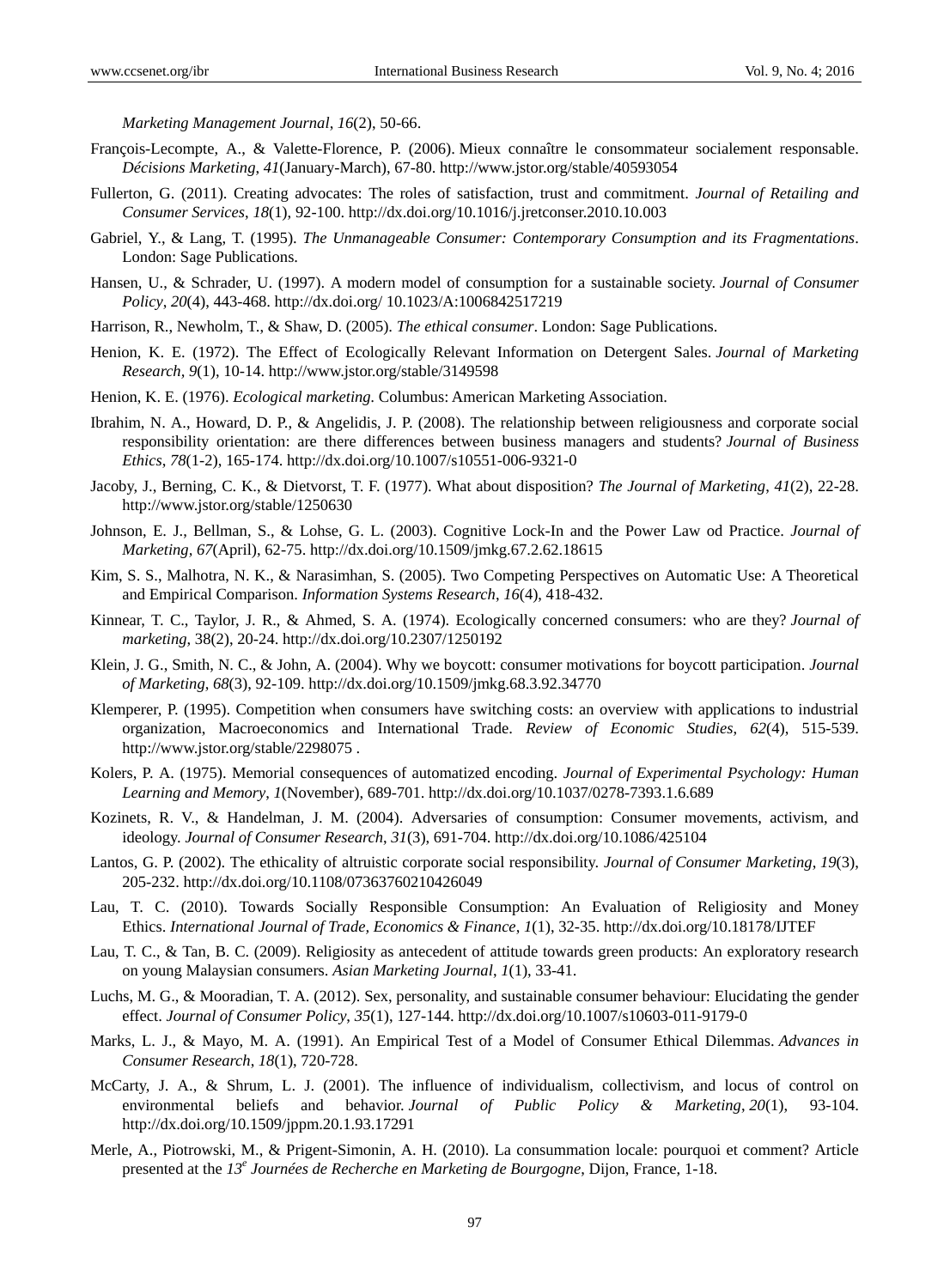- Miller, D. (2001). The poverty of morality. *Journal of consumer culture*, *1*(2), 225-243. http://dx.doi.org/10.1177/146954050100100210
- Mintel (1994). The Green Consumer. *Mintel Market Intelligence*, London.
- Mohr, L. A., Webb, D. J., & Harris, K. E. (2001). Do consumers expect companies to be socially responsible? The impact of corporate social responsibility on buying behavior. *Journal of Consumer Affairs*, *35*(1), 45-72. http://dx.doi.org/10.1111/j.1745-6606.2001.tb00102.x
- Morgan, R., & Hunt, S. (1994). The commitment-trust theory of relationship marketing. *Journal of Marketing*, *58*(3), 20-36. http://dx.doi.org/10.2307/1252308
- MORI (1994). *The Green Consumer: Consumer Attitudes to Green Issues*. London: MORI.
- Newholm, T. (2005). Case studying ethical consumers' projects and strategies. In *The Ethical Consumer.* R.Harrison, T.Newholm & D.Shaw (Eds.).. London: Sage Publications (107-124).
- Newholm, T., & Shaw, D. (2007) Studying the ethical consumer: A review of research. *Journal of Consumer Behavior, 6*(5), 253-270[. http://dx.doi.org/10.1002/cb.225](http://psycnet.apa.org/doi/10.1002/cb.225)
- Nuttin, J. M. (1987) Affective consequences of mere ownership: The name letter effect in twelve European languages. *European Journal of Social Psychology*, 17, 4, 381-402. http://dx.doi.org/10.1002/ejsp.2420170402
- Oliver, R. L. (1980) A cognitive model of the antecedents and consequences of satisfaction decisions. *Journal of Marketing Research*, *17*(4), 460-469. http://dx.doi.org/10.2307/3150499
- Ozcaglar Toulouse, N., Shiu, E., & Shaw, D. (2006). In search of fair trade: ethical consumer decision making in France. *International Journal of Consumer Studies*, *30*(5), 502-514. http://dx.doi.org/10.1111/j.1470-6431.2006.00532.x
- Parkins, W., & Craig, G. (2006). *Slow living*. Oxford: Berg Publishers.
- Pedrini, M., & Ferri, L. M. (2014). Socio-demographic antecedents of responsible consumerism propensity. *International Journal of Consumer Studies*, *38*(2), 127-138. http://dx.doi.org/10.1111/ijcs.12074
- Pepper, D. (2002). *Eco-socialism: from deep ecology to social justice*. London: Routledge.
- Perugini, M., & Bagozzi, R. P. (2001). The role of desires and anticipated emotions in goal directed behaviours: Broadening and deepening the theory of planned behaviour. *British Journal of Social Psychology*, *40*(1), 79-98. http://dx.doi.org/10.1348/014466601164704
- Pickett, G. M., Kangun, N., & Grove, S. J. (1993). Is there a general conserving consumer? A public policy concern. *Journal of Public Policy & Marketing*, *12*(2), 234-243. http://www.jstor.org/stable/30000093
- Quivy, R., & Van Campenhoudt, L. (1995). *Manuel de recherche en sciences sociales*. Paris: Dunod.
- Roberts, J. A. (1993). Sex differences in socially responsible consumers' behavior. *Psychological Reports*, *73*(1), 139-148. http://dx.doi.org/10.2466/pr0.1993.73.1.139
- Roberts, J. A. (1995). Profiling levels of socially responsible consumer behavior: a cluster analytic approach and its implications for marketing. *Journal of Marketing Theory and Practice*, *3*(4), 97-117. http://dx.doi.org/10.1080/10696679.1995.11501709
- Roberts, J. A. (1996). Green consumers in the 1990s: profile and implications for advertising. *Journal of business research*, *36*(3), 217-231. http://dx.doi.org/10.1016/0148-2963(95)00150-6
- Sen, S., & Bhattacharya, C. B. (2001). Does doing good always lead to doing better? Consumer reactions to corporate social responsibility. *Journal of Marketing Research*, *38*(2), 225-243. <http://dx.doi.org/10.1509/jmkr.38.2.225.18838>
- Sen, S., Gürhan Canli, Z., & Morwitz, V. (2001). Withholding consumption: a social dilemma perspective on consumer boycotts. *Journal of Consumer research*, *28*(3), 399-417. http://dx.doi.org/10.1086/323729
- Shapiro, S. J. (1978). Marketing in a conserver society. *Business Horizons, 21*(2), 3–13. http://dx.doi.org/10.1016/0007-6813(78).90040-X
- Shaw, D., & Clarke, I. (1999) Belief formation in ethical consumer groups: an exploratory study. *Marketing Intelligence & Planning*, *17*(2), 109-120. http://dx.doi.org/10.1108/02634509910260968
- Shaw, D., & Newholm, T. (2002). Voluntary simplicity and the ethics of consumption. *Psychology & Marketing*, *19*(2), 167-185. http://dx.doi.org/10.1002/mar.10008